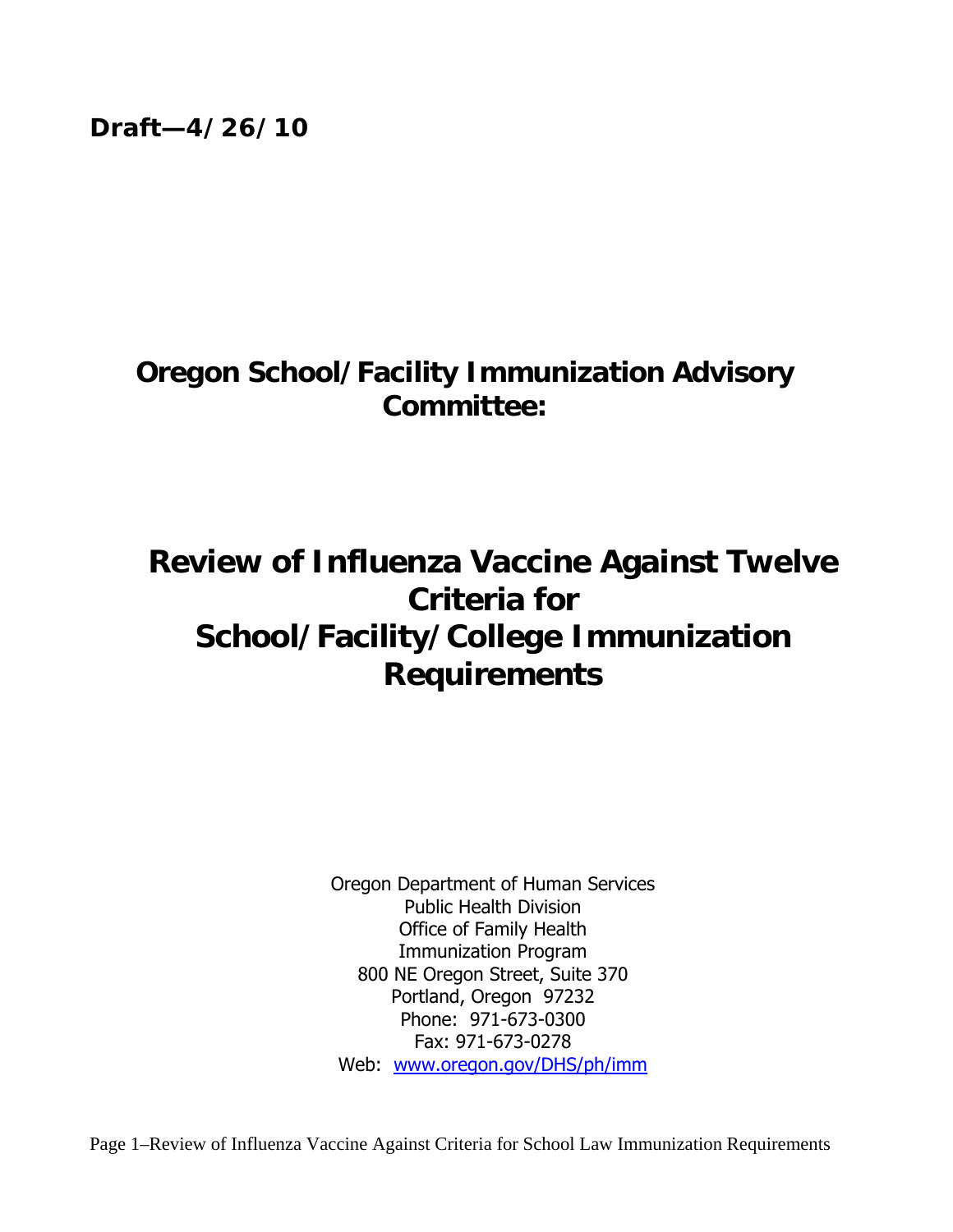#### **Oregon School/Facility Immunization Advisory Committee: Review of Influenza Vaccine Against Twelve Criteria for School/Facility/College Immunization Requirements**

#### **Process for Reviewing Antigens for Potential Inclusion in OAR 333-050-0050, 333-050-0130 and 333-050-0140.**

Request for the inclusion of additional antigens or vaccines can come from the Oregon Immunization Program, IPAT (Immunization Policy Advisory Team), or from the community. Proposed changes to vaccine requirements are discussed with IPAT either in a regularly scheduled meeting or through electronic communication. IPAT will submit their comments and a request for consideration to the Oregon Immunization School Law Advisory Committee.

The Oregon School/Facility Immunization Advisory Committee was established as a part of the school law immunization requirements when the original legislation was passed in 1980. This Committee is composed of immunization stakeholders from the fields of public health, school health, school administration, medicine, day care, child advocacy and consumers (parents). Through consensus, the committee determines what vaccines (antigens) should be included in Oregon school immunization requirements.

Information about new vaccines and the diseases they prevent, including transmission within schools, burden of disease, cost-effectiveness, effect on schools/counties and vaccine availability is presented at a scheduled meeting for committee consideration. The following criteria are an integral part of the discussion and the decision-making process. All 12 criteria must be considered. Members of the Committee are expected to rely on their professional and scientific judgment as well as available data when applying the criteria.

The Committee's recommendation is then submitted to the Oregon Immunization Program for consideration and possible action.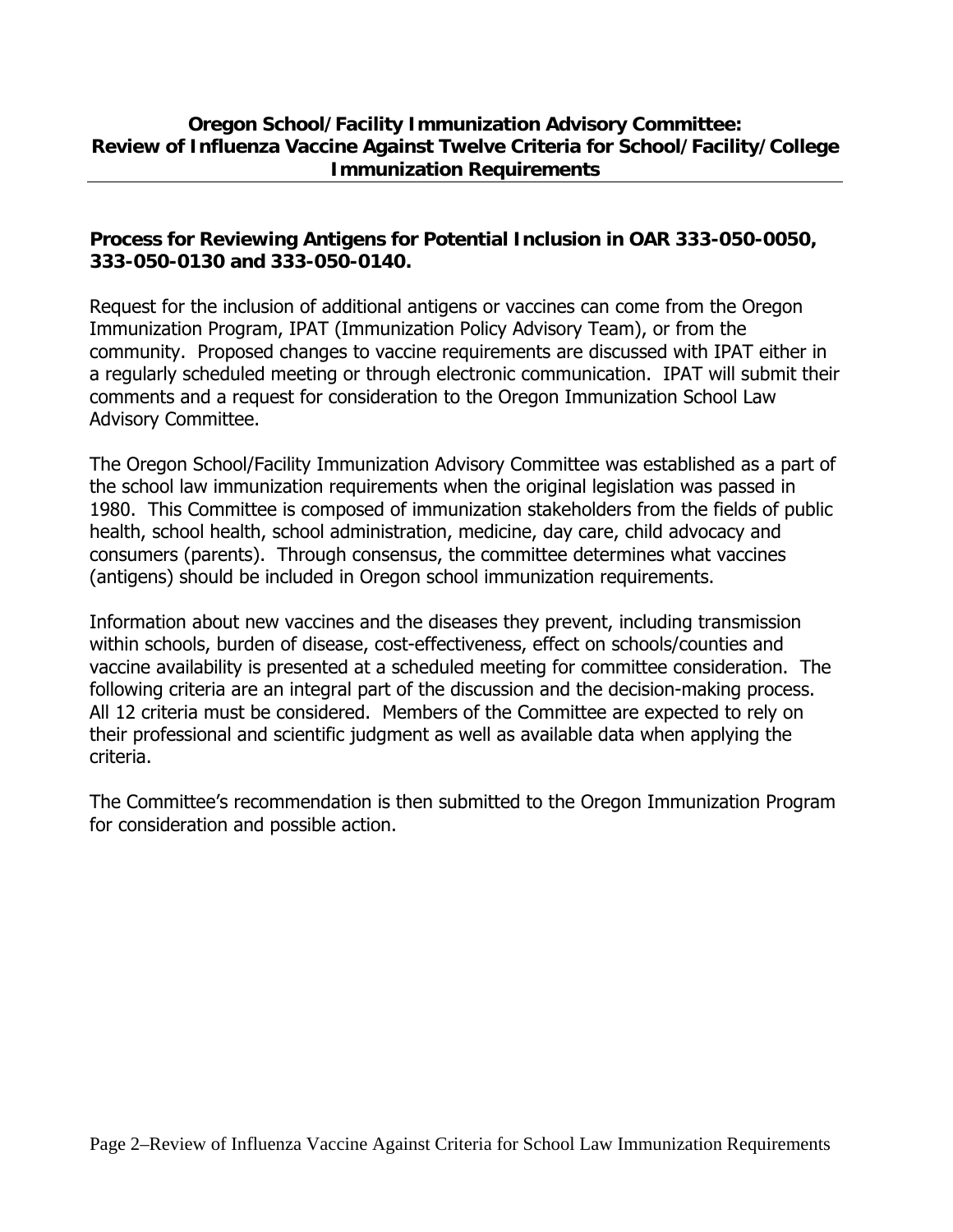### **The 12 Criteria to Consider in Evaluating Influenza Vaccine**

The following information is being presented for Committee consideration. Consideration: Adding influenza vaccine to the school law requirements for school/facility/college attendance.

#### 1. **The vaccine containing this antigen is recommended by ACIP (Advisory Committee on Immunization Practices) and included on its recommended childhood and adolescent immunization schedule**.

"Annual influenza vaccination is the most effective method for preventing influenza virus infection and its complications. Influenza vaccine can be administered to any person aged >6 months who does not have contraindications to vaccination to reduce the likelihood of becoming ill with influenza or of transmitting influenza to others. Trivalent inactivated influenza vaccine (TIV) can be used for any person aged  $\geq 6$ months, including those with high-risk conditions. Live, attenuated influenza vaccine (LAIV) may be used for healthy, nonpregnant persons aged 2--49 years. No preference is indicated for LAIV or TIV when considering vaccination of healthy, nonpregnant persons aged 2--49 years. Because the safety or effectiveness of LAIV has not been established in persons with underlying medical conditions that confer a higher risk for influenza complications, these persons should be vaccinated only with TIV. Influenza viruses undergo frequent antigenic change (i.e., antigenic drift); to gain immunity against viruses in circulation, patients must receive an annual vaccination against the influenza viruses that are predicted on the basis of viral surveillance data."

For the 2008-2009 flu season, ACIP expanded the recommendation for influenza vaccination to cover all children 6 months through 18 years of age. In 2010, the recommendation was expanded again; all individuals 6 months of age and older are now recommended to receive annual influenza immunization.

CDC. Prevention and Control of Seasonal Influenza with Vaccines: Recommendations of the Advisory Committee on Immunization Practices (ACIP), 2009. *MMWR*. July 31, 2009 / 58(RR08);1-52 (pages 1-2) Available at: http://www.cdc.gov/mmwr/pdf/rr/rr5808.pdf

#### 2. **The vaccine prevents disease with a significant morbidity and mortality in at least some subset of the Oregon's population.**

From: FLU BITES Oregon's Weekly Surveillance Report for Influenza and other Respiratory Viruses, April 2, 2010, available at: http://egov.oregon.gov/DHS/ph/acd/flu/data/season2009-10.pdf

• Since September 1, 2009, 1,314 patients have been hospitalized with laboratory-confirmed influenza statewide (957 adults; 357 children). Rates of hospitalization are substantially higher among individuals with underlying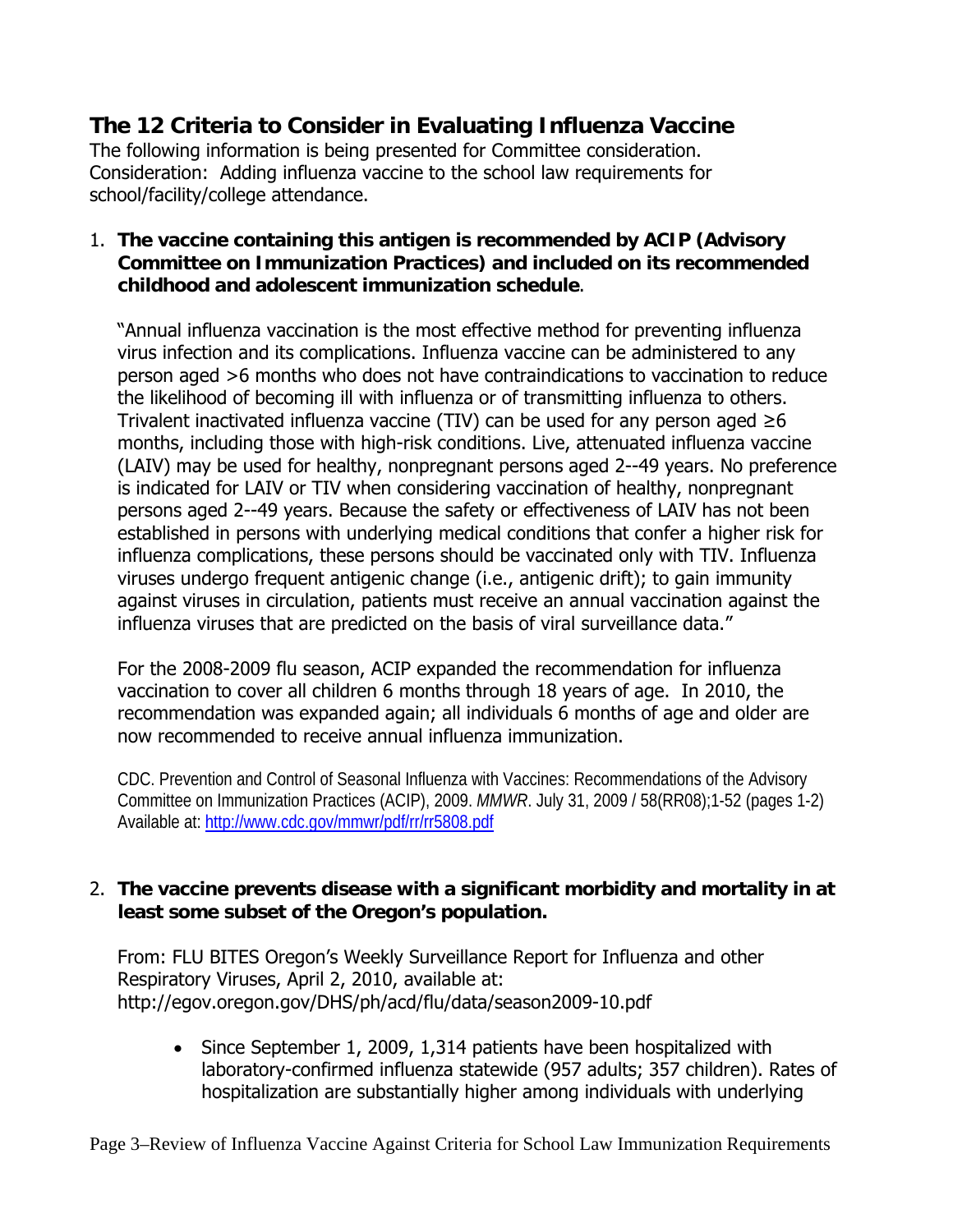conditions, including pregnant women, children with neuromuscular disease or seizure disorder, and adults with chronic lung disease or diabetes.

- Since September 1, 2009, 67 people have died from influenza (63 adults; 4 children). Of the four pediatric deaths, all had neuro-developmental conditions. Of the 65 deaths for whom information about medical conditions is known, 59 (91%) had one or more underlying conditions.
- Oregon's death rate for the entire pandemic period (since April, 2009) is 1.8 deaths per 100,000 Oregonians. The Centers for Disease Control and Prevention (CDC) estimate the national rate of H1N1-related deaths from April – February 13th to be 3.9 per 100,000."

Oregon Acute and Communicable Disease Program, 2010.

#### 3. **The vaccine (antigen) is cost-effective from a societal perspective in Oregon.**

"Economic studies of influenza vaccination are difficult to compare because they have used different measures of both costs and benefits (e.g., cost-only, cost-effectiveness, cost-benefit, or cost-utility). However, most studies find that vaccination reduces or minimizes health care, societal, and individual costs and the productivity losses and absenteeism associated with influenza illness. One national study estimated the annual economic burden of seasonal influenza in the United States (using 2003 population and dollars) to be \$87.1 billion, including \$10.4 billion in direct medical costs." "Cost analyses have documented the considerable financial burden of illness among children. In a study of 727 children conducted at a medical center during 2000--2004, the mean total cost of hospitalization for influenza-related illness was \$13,159 (\$39,792 for patients admitted to an intensive care unit and \$7,030 for patients cared for exclusively on the wards). A strategy that focuses on vaccinating children with medical conditions that confer a higher risk for influenza complications are more cost-effective than a strategy of vaccinating all children. An analysis that compared the costs of vaccinating children of varying ages with TIV and LAIV indicated that costs per QALY saved increased with age for both vaccines. In 2003 dollars per QALY saved, costs for routine vaccination using TIV were \$12,000 for healthy children aged 6--23 months and \$119,000 for healthy adolescents aged 12--17 years compared with \$9,000 and \$109,000 using LAIV, respectively. Economic evaluations of vaccinating children have demonstrated a wide range of cost estimates, but have generally found this strategy to be either cost-saving or cost-beneficial."

CDC. Prevention and Control of Seasonal Influenza with Vaccines: Recommendations of the Advisory Committee on Immunization Practices (ACIP), 2009. *MMWR*. July 31, 2009 / 58(RR08);1-52 (page 24) Available at: http://www.cdc.gov/mmwr/pdf/rr/rr5808.pdf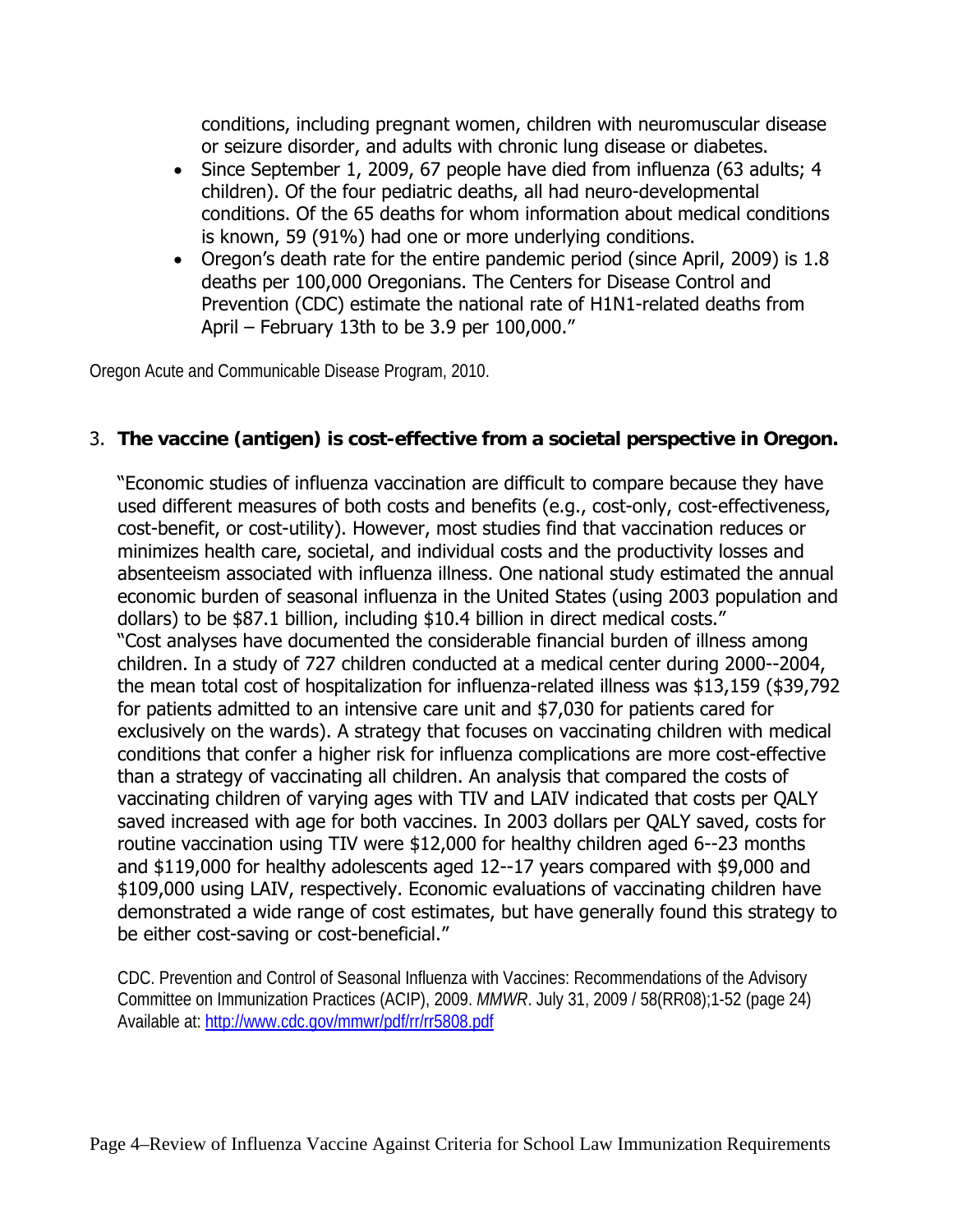How do the morbidity/mortality statistics and cost-effectiveness estimates support or oppose the addition of this vaccine to school/facility/college requirements?

#### 4. **The vaccine (antigen) has been used in the general population to demonstrate reduction in disease activity with similar level of effectiveness to that demonstrated prior to FDA approval.**

A new trivalent influenza vaccine is manufactured prior to each flu season. In years when there is a good match between the components of the vaccine and the strains of virus circulating, the efficacy of the vaccine in preventing influenza infection is higher; if the match is poor, the efficacy is lower.

#### 5. **The vaccine is necessary to prevent diseases known to be spread in schools or facilities, respectively and will increase safety in the school/facility environment.**

"Healthy children 5 through 18 years of age are not at increased risk of complications of influenza. However, children typically have the highest attack rates during community outbreaks of influenza. They also serve as a major source of transmission of influenza within communities. Influenza has a substantial impact among school-aged children and their contacts. These impacts include school absenteeism, medical care visits, and parental work loss. Studies have documented 5 to 7 influenza-related outpatient visits per 100 children annually, and these children frequently receive antibiotics."1

Influenza vaccination has also been shown to reduce illness and increase class attendance in college settings. $2^2$ 

CDC. *Epidemiology and Prevention of Vaccine-Preventable Diseases*, 11th Edition, page 139. Available at http://www.cdc.gov/vaccines/pubs/pinkbook/downloads/flu.pdf

Kristin L. Nichol; Sarah D'Heilly; Edward P. Ehlinger. Influenza Vaccination Among College and University Students: Impact on Influenzalike Illness, Health Care Use, and Impaired School Performance. *Arch Pediatr Adolesc Med*. 2008;162(12):1113-1118.

Would this vaccine requirement have the potential to reduce the spread of disease in the school/facility/college setting, or is the goal to reduce disease in the community at large? Would this vaccine requirement have the potential to reduce the number of cases of disease, or would it have the potential to prevent outbreaks?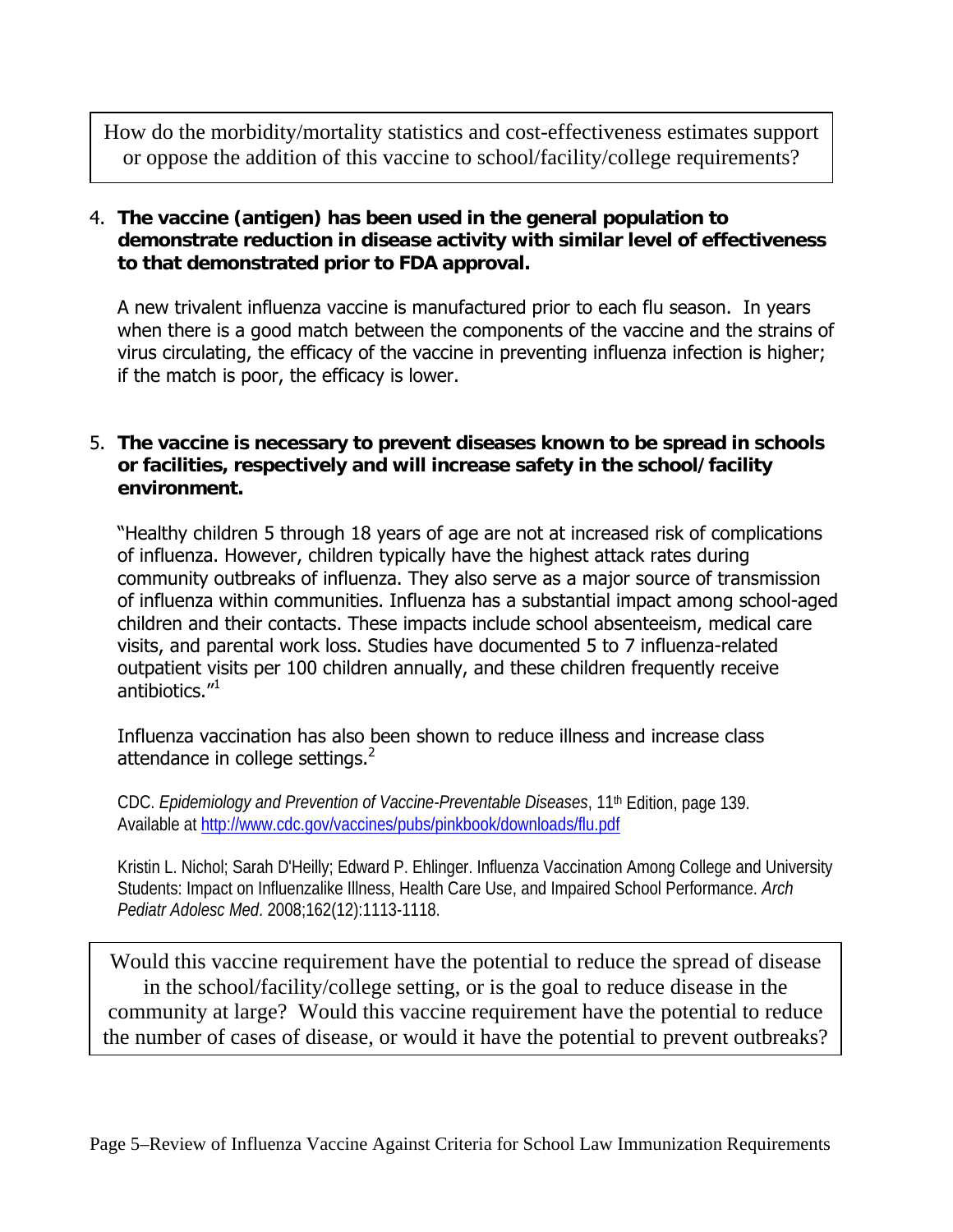6. **Requiring the vaccine for school law will make a significant difference in vaccine coverage in the preschool/school/college populations and vaccinating the infant, child, adolescent or young adult against this disease reduces the risk of person-to-person transmission.** 

Of children in the ALERT IIS, 16% of 6 month – 18 year olds received at least one dose of flu vaccine during the 2008-2009 flu season. This ranged from 49.8% of 6-23 month olds to 7.7% of 13-18 year olds.

2008-2009 Influenza Report. Oregon Immunization Program

#### 7. **The vaccine is acceptable to the Oregon medical community and the general public.**

As the data above indicate, influenza vaccine uptake in children is low. However, the recommendation for all children to receive influenza vaccine is recent. In a survey of 600 individuals statewide conducted in April 2010, approximately 55% responded that they would be very likely or somewhat likely to get the seasonal flu vaccine next year; 46% responded that they or someone in their care (child, parent, spouse) received the H1N1 vaccine this year.

ODHS H1N1 Vaccine Survey, April 2010. Davis, Hibbitts & Midghall, Inc.

What level of provider/public acceptance and vaccine uptake are necessary so that addition of this vaccine to school/facility/college law would be most effective? If uptake and acceptance are very high, the requirement would have little impact, and if very low, the requirement would face a lot of resistance.

#### 8. **Ensure that sufficient funding is available on a state level to purchase vaccines for children who would need to meet the new law requirements.**

A vaccine cannot be added to school law requirements unless it is assured that every child has access to the vaccine and that it is affordable. If the cost of the vaccine exceeds the funding available through federal programs, it will be necessary for the state to set aside funds to purchase the proposed required vaccine. Based on projections developed during the spring of 2009 for SJR1 legislation, the biennial costs for providing influenza vaccine would be about \$1,352,635. For college students, no estimate has been prepared. Factors that would need to be considered in making an estimation would include the number of college students, the uptake of vaccine in college students, the proportion with insurance covering influenza vaccination, and the number of students over 18 years of age as these students would not be eligible for the VFC program.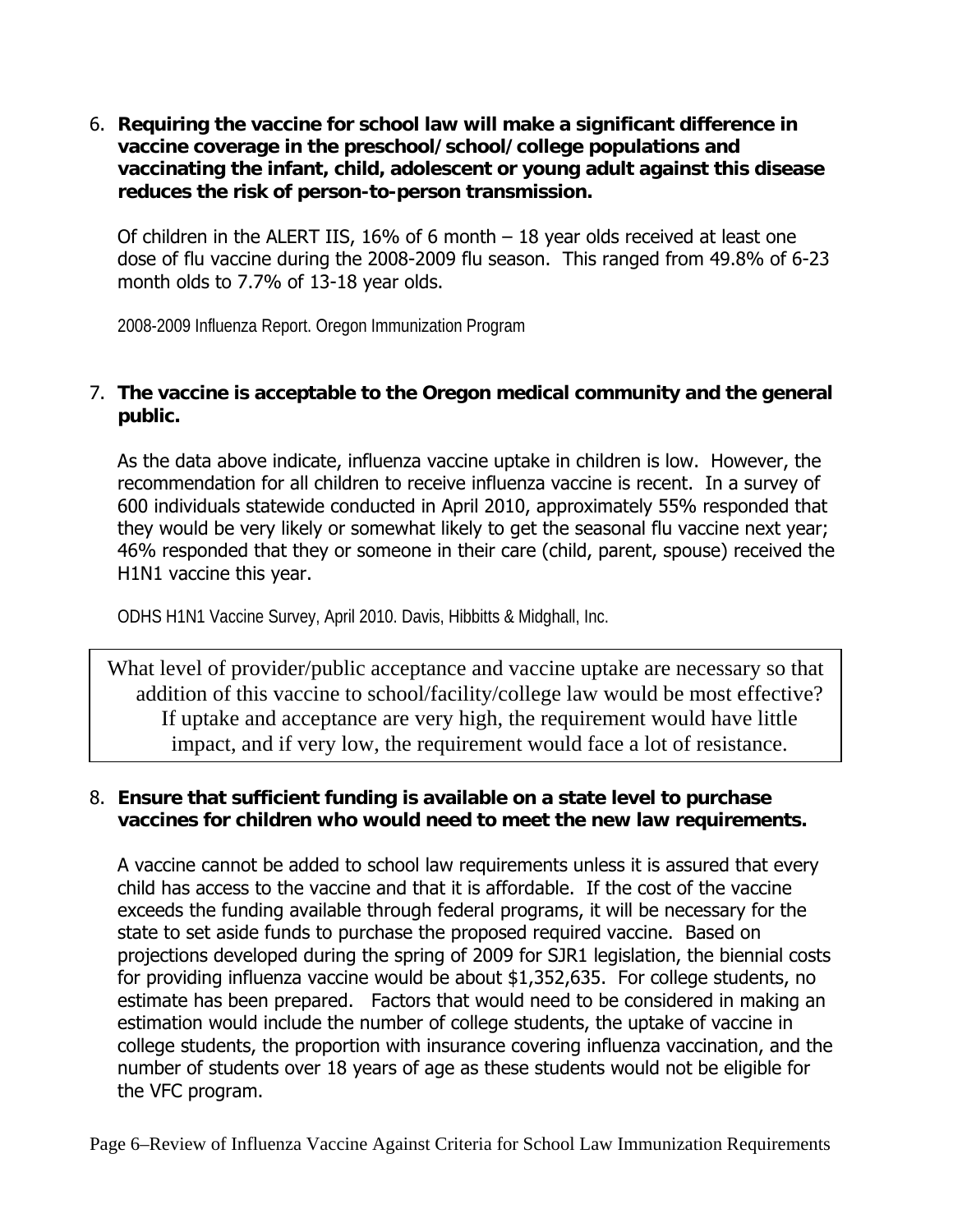Cost estimate to state general fund prepared by the Oregon Immunization Program in response to Senate Joint Resolution 1, Legislative Session 2009

#### 9. **There is a stable and adequate supply of vaccine.**

Supply of influenza vaccine is unpredictable. In some years, there is plenty of vaccine. In other years, the demand for vaccine is greater than the supply, or the vaccine isn't available until late fall.

#### 10.**The administrative burdens of delivery and tracking of vaccine and Oregon school/facility rule implementation is reasonable in light of any other vaccines currently being phased in to law.**

For schools and children's facilities, whenever new immunization requirements are added, schools have to contact more families about needed vaccines and spend time educating parents. Computer software upgrades must be made and paid for, and in turn must be approved by the state. Computer programs are not currently designed to accept influenza vaccines, so programming changes would extensive. Exclusion orders and Certificate of Immunization Status forms would also require revision. Local health departments would have to prepare and mail more exclusion orders, provide more community clinics and communicate with local providers and parents about the new rule changes to ensure that children will not be excluded from school. Health plans need to cover the costs of the vaccines when feasible to improve access. Oregon law prohibits local health departments from charging an administrative fee if parents are financially unable to pay, and this has a financial impact on the counties. Adding more vaccines when still phasing in other vaccines complicates the entire process that can then lead to errors, confusion, and frustration that can potentially overwhelm the partners in the process which may weaken the effectiveness of school law enforcement.

A requirement for influenza vaccination poses unique challenges. All students would be required to receive a dose of vaccine every year, with students 8 years and younger potentially receiving two doses, depending on their previous influenza vaccination history. Depending on vaccine availability and supply, children may not be able to receive the vaccine until October, November, or even later. The requirement for a dose every year for every single student and the potential late availability of the vaccine would substantially increase the administrative burdens for schools and childcares for tracking influenza doses and providing parent notifications.